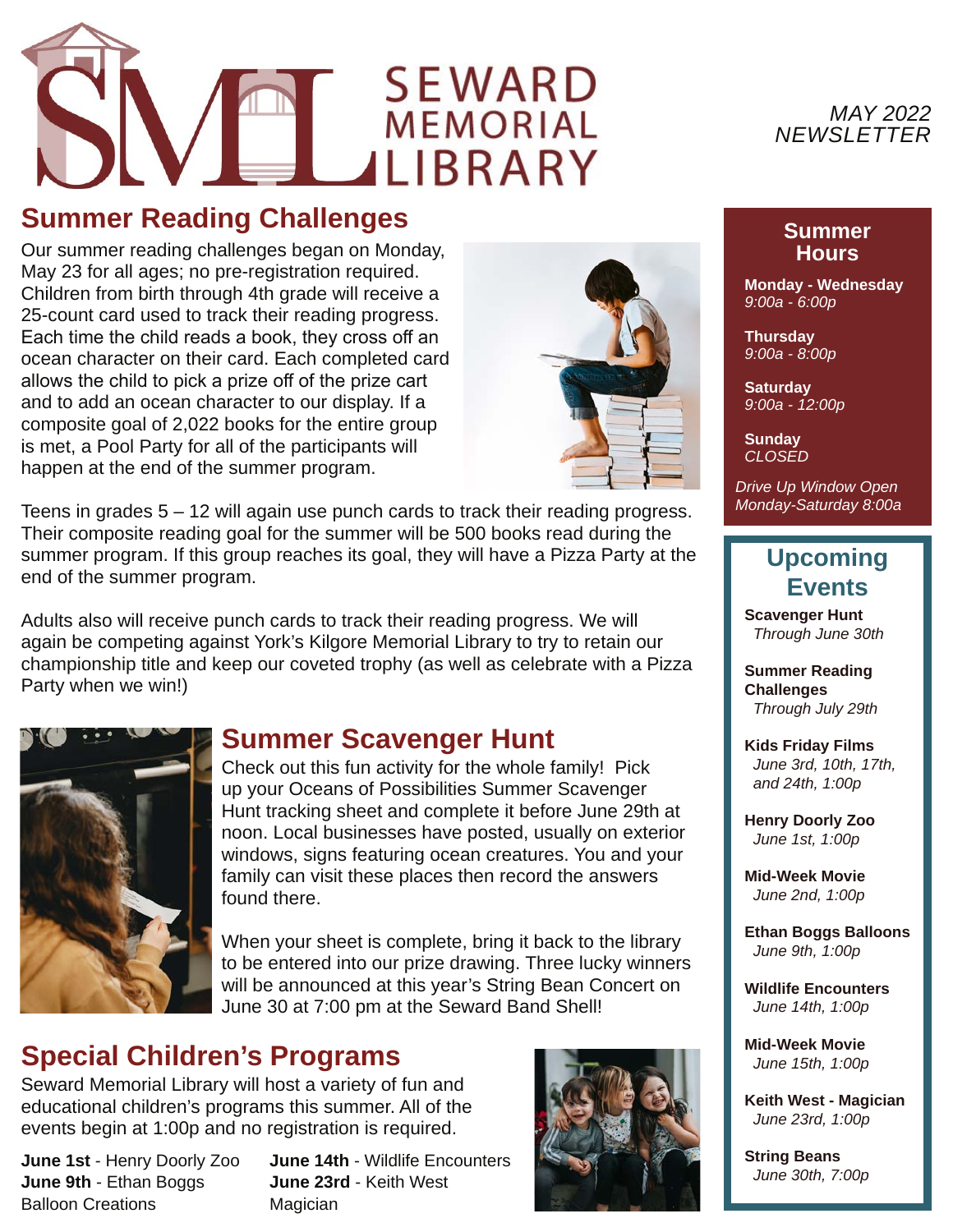# **String Beans Concert**

Join us at 7:00p on Thursday, June 30th at the Seward Band Shell for an amazing evening with the wild and crazy band called The String Beans!

Everyone young and old is sure to have a great time. We will also be honoring the winners of the summer scavenger hunt and the Friends of Seward Library will be serving ice cream for a donation.





# **Summer Escape Rooms**

Themes for this summer's escape rooms are Race to the Treasure (designed for ages 11 and under) and Under Pressure: A Submarine Mission (designed for ages 12+). Sign your group up starting June 13th for one or both of these fun escape room adventures.

# **Kids Friday Film Features**

Most Fridays at 1:00 p.m. in June and July the Seward Memorial Library will show a fun ocean-themed movie for the young and young at heart. Bring your drink and snacks and enjoy these shows:

| June 3rd  | Moana                         |
|-----------|-------------------------------|
| June 10th | <b>Finding Nemo</b>           |
| June 17th | <b>Muppet Treasure Island</b> |
| June 24th | <b>Little Mermaid</b>         |
| July 8th  | Surf's Up                     |
| July 15th | <b>Water Horse</b>            |
| July 22nd | <b>Flushed Away</b>           |
| July 29th | <b>Finding Dory</b>           |





## **Percy Jackson & Pokémon Parties**

Watch for upcoming information about a Percy Jackson party and a Pokémon party coming in July.

## **Summer Storytimes are Back**

Join us for Summer Storytimes in June! For four weeks we will be having our storytimes that start at 10:30a. Meet in the lower level conference room for the fun! Programs run about 45 mins. No registration required!

Tuesdays we will have Toddler Tuesday for children 3 and under with a caregiver. Join on May 31st, June 7th, June 14th, and June 21st.

Wednesdays and Thursdays are our Preschool Storytimes for ages 3 to 6 who haven't attended kindergarten yet! The session will be same either day each week. Join on June 1st or 2nd, 8th or 9th, 15th or 16th, and 22nd or 23rd!





# **June Mid-Week Movies**

Join us in June for our continued series of Mid-Week Movies. Monthly on the first Thursday and third Wednesday of the month we show movies in our lower level conference room at 1:00p.

Thursday, June 2nd showing is *"Death on the Nile"* and Wednesday, June 15th we will show *"Desperate Riders"*. See our events page for details.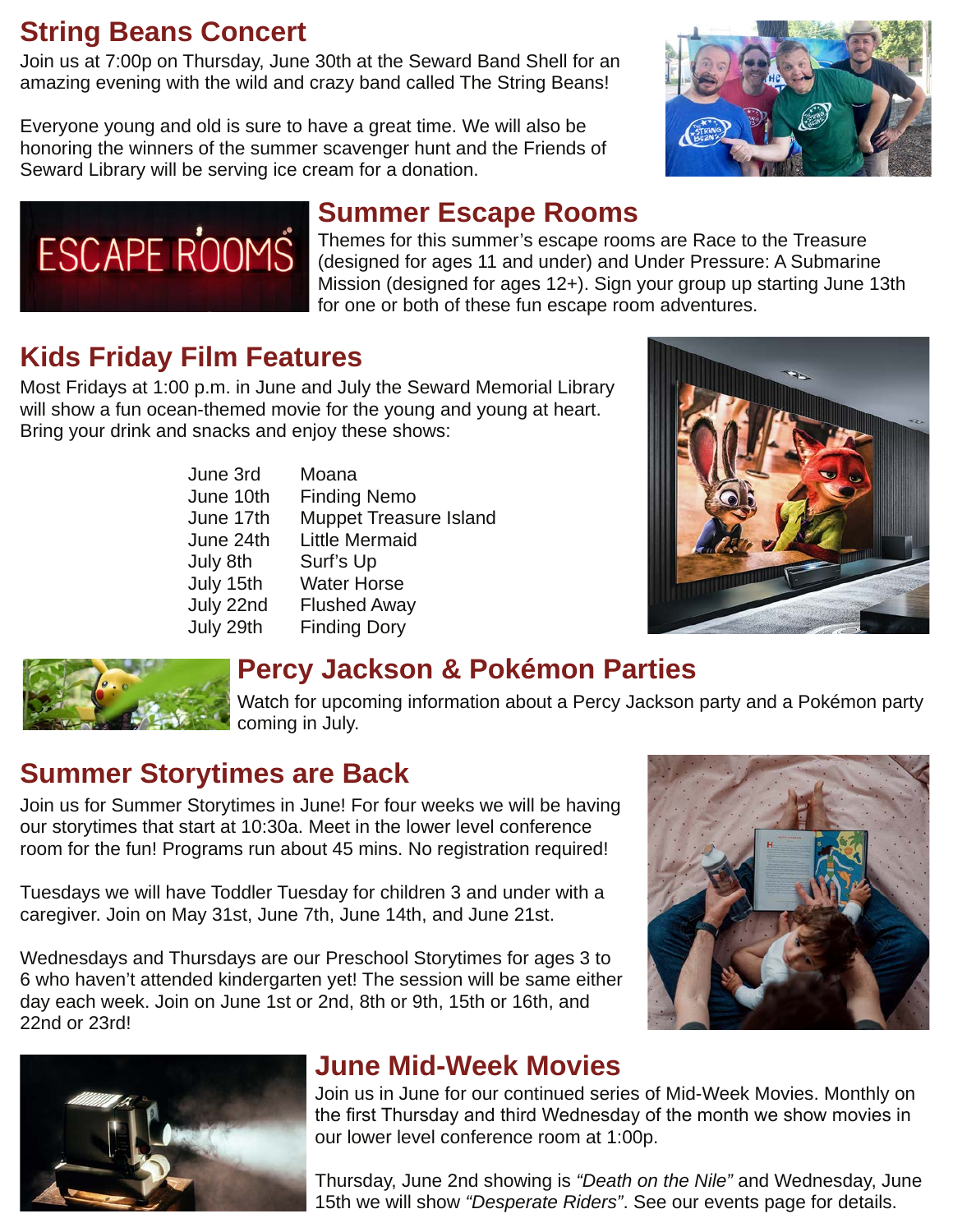#### **FICTION BOOKS COMING SOON**



*Escape* by James Patterson & David Ellis



*A Face to Die For* by Iris Johansen



*The Friendship Pact* by Jill Shalvis



*The Girl Who Survived*  by Lisa Jackson



*Hatchet Island* by Paul Doiron



*Horse*  by Geraldine Brooks



*The Hotel Nantucket*  by Elin Hilderbrand



*The House Across the Lake* by Riley Sager



*An Island Wedding*  by Jenny Colgan



*It All Comes Down to This* by Therese Anne Fowler



*The Lies I Tell* by Julie Clark



*Local Gone Missing* by Fiona Barton



*The Omega Factor* by Steve Berry



*Out of the Clear Blue Sky*  by Kristan Higgins



*Point Last Seen*  by Christina Dodd



*Red on the River* by Christine Feehan



*Red Warning* by Matthew Quirk



*Second Chance Spring* by JoAnn Ross



*The Second Husband* by Kate White



*Storm Tide*  by Wilbur Smith



*Suspects* by Danielle Steel



*Trouble with the Cursed* by Kim Harrison



*Unfailing Love* by Janette Oke



*Zero Hour* by Don Bentley